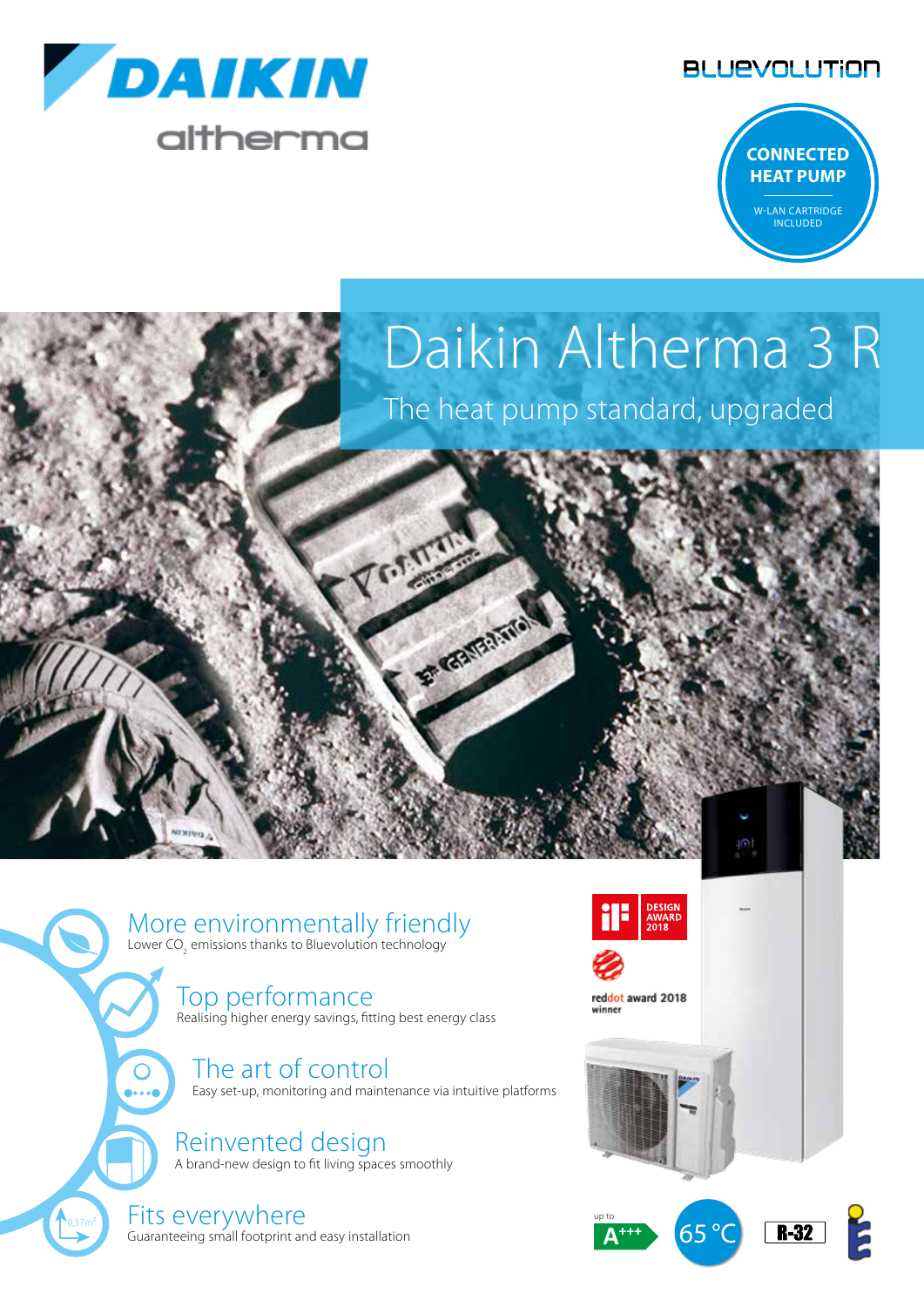## Take full advantage of the new Daikin Altherma heat pump

#### Top performance



Daikin Altherma 3 R is powered with **Bluevolution**, our in-house developed technology optimizing a brand new compressor technology and R-32 refrigerant.

Your energy bill will be limited thanks to our heat pump's top efficiency, labelled with the highest energy class, up to A+++.

In addition, Daikin Altherma 3 R has been awarded with the European HP Keymark certificate.



#### More environmentally friendly

Daikin Altherma 3 R heat pump takes full benefit from using outside air as renewable energy. It is **the first** air to water heat pump running on the new R-32 refrigerant\*. .

It heats up your house and provides your family with heating, cooling (reversible models only) and domestic hot water while reducing CO<sub>2</sub> emissions!

\* R-32 is the refrigerant with the lowest GWP (global warming potential), only 32% compared to current refrigerants.

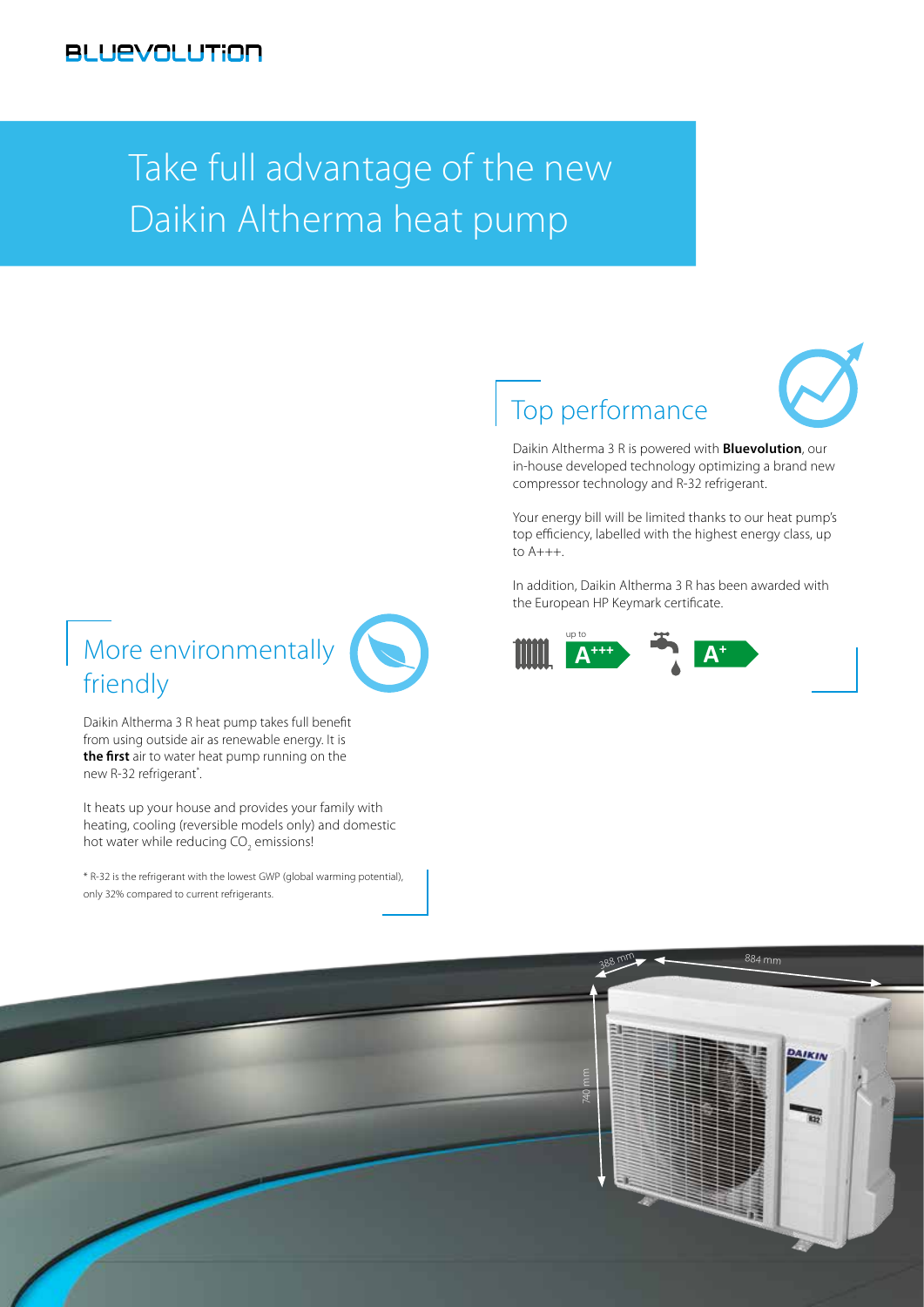

### The art of control



You will find the new user interface intuitive to use. Once set, our **Daikin Eye** signals the heating, cooling and hot water operations of Daikin Altherma 3 R and confirms your comfort is fitting your needs!



Of course, you can control your unit at home or remotely by using the Daikin Residential Controller app.



Now available with voice control!



595 m<sup>m</sup>

Maximize your peace of mind by registering on our online portal 'Stand By Me', and keep an eye on your maintenance schedule or ask for warranty extension.

625 <sub>Mm</sub>

#### Reinvented design

Your heating solution is at the heart of your living space. To ensure a better fit, the Daikin Altherma 3 R comes with a complete **new look**.

Choose your colour: white or silver-grey!



reddot award 2018 winner

#### Fits everywhere

Our integrated floor standing unit includes a hot water cylinder of 180 or 230L, while keeping a small **footprint** of 0,37m<sup>2</sup>.

Two additional models exist within the range:

- **>** The integrated  $\mathsf{ECH_2O}$  floor standing unit renowned to maximise renewable energy thanks to its thermal solar panel connection. It provides fresh and safe hot water via its 300 or 500L integrated tank and is combinable with other heating sources;
- › The **wall mounted** model if installation space would be more limited, still combinable with a separate hot water tank to allow a flexible set up.